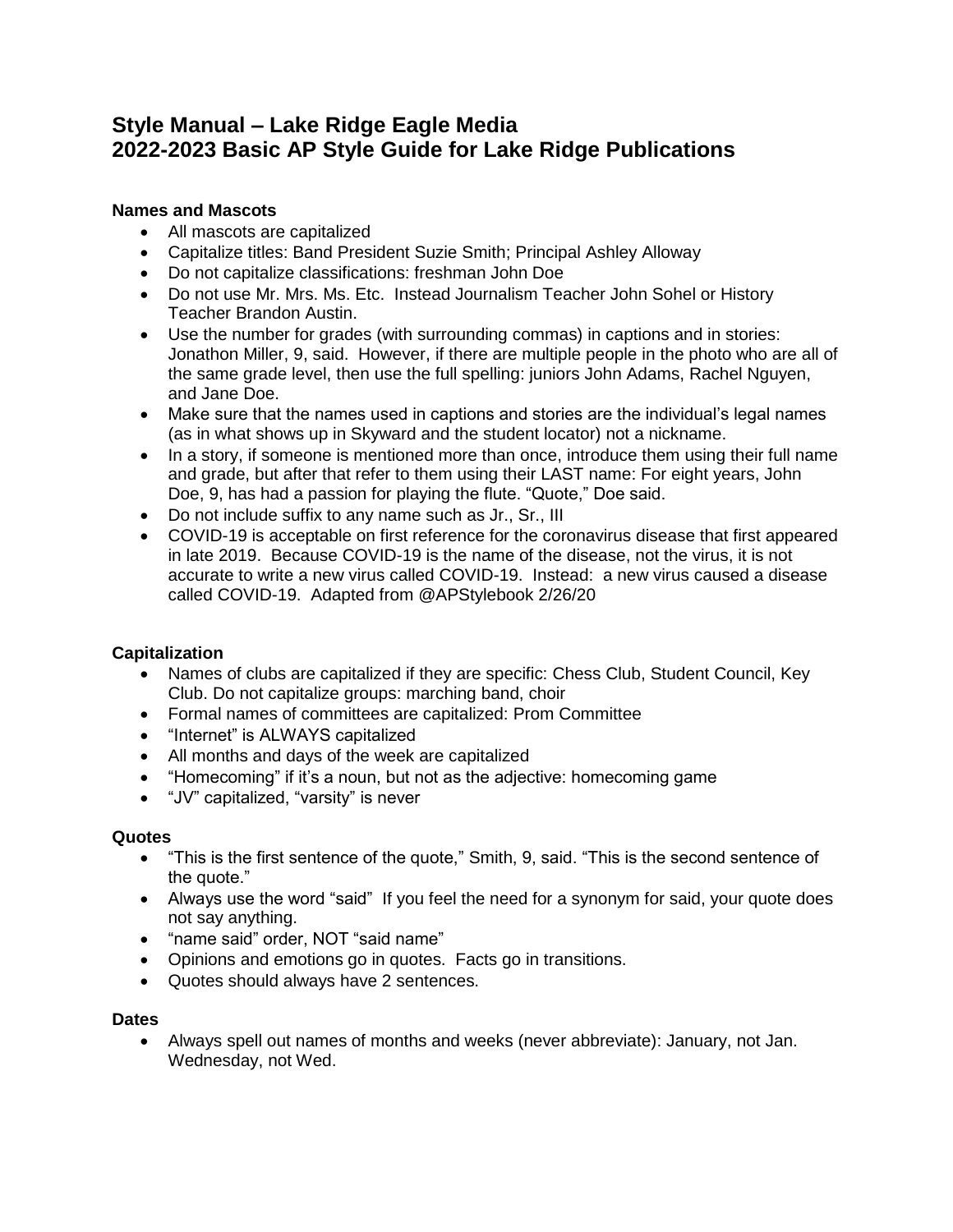# **Punctuation Rules**

- Do not use ellipses unless they are used in a quote to connect two things that someone said in an interview that were not said side by side. Example "Basketball is my life… I wouldn't give it up for the world," if that second part was said at a later point in the interview.
- Use one space after a period.
- Use the apostrophe after the "s" if the noun is plural (ex. girls' basketball, boys' soccer, teachers' lounge), but an apostrophe before the s if the noun naturally ends with an s (ex. Mrs. Hicks's room, Dallas's skylights).

# **School Names**

- "Lake Ridge High School" does not trim to LRHS, but Lake Ridge is acceptable. Use Lake Ridge minimally in the book. They already know it is Lake Ridge because it is the Lake Ridge yearbook.
- "Lady Eagles" is never to be used
- Do not use "Mansfield" in front of other district schools: Summit High School
- Do not use "SHS or "THS" etc.
- "Timberview" is one word
- "Lake Ridge" is two words
- "Summit" has one 't'
- Use full name of other Mansfield schools: Danny Jones Middle School

#### **Numbers**

- Use figures for ages, sums of money, time of day, percentages, house numerals, years, days of the month, degrees of temperature, proportions, votes, scores, speeds, times of races, dimensions, and serial numbers
- Spell out numbers, no matter how large, when they begin sentences: Four score and seven years ago; rephrase the sentence if long numbers are awkward; EXCEPTION: When starting sentences with a year (2016), do not write it out
- Avoid superscripts: 1st, 2nd, 3rd spell them out: first, second, third
- Hyphenate fractions: one-fifth
- Avoid unnecessary ciphers. Use \$1, not \$1.00: 1 p.m., not 1:00 p.m.

## **Titles**

- Use "boys" and "girls" not "men" and "women"
- Names of books, newspapers, movies, magazines, and other publications are in italic
- Course grades are capitalized: Martinez earned an A in English last semester.
- Use "international" students, not "foreign" students
- Names of halls in school are not capitalized but room numbers are: math hall, E-131
- MISD Center for the Performing Arts

## **Captions**

- In captions or cutline use: front row, second row, third row, back row; do not capitalize and go from left to right without typing "from left to right"
- "pep rally" is two words
- "winter guard" and "color guard" are two words and should be used in the place of "flag girls" or "flag line"
- spell out "percent"
- Use periods in lower-case abbreviations: c.o.d, f.o.b, a.m., p.m., m.p.h, r.p.m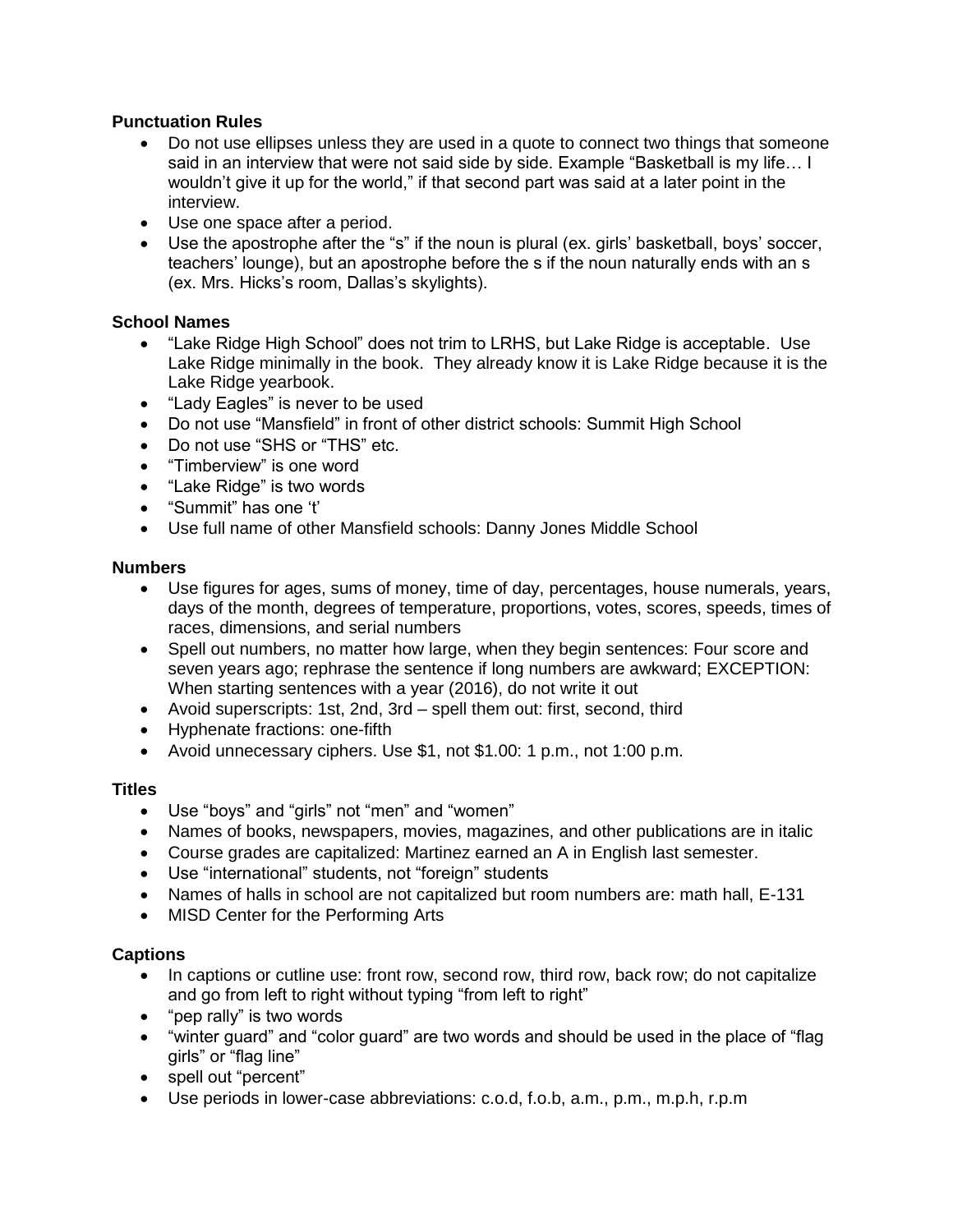- Do not use periods in capitalized abbreviations: UTA, UNT, AVID, MISD
- "Who" refers to people, "That" and "Which" refer to inanimate objects or pets without a name
- Use "that" for essential clauses without commas (If you can omit "that," omit it)
- Use two words for class periods (fourth block)
- Use only 1 text box for the entire caption. Within that 1 textbox, you may select the different fonts for the lead-in, caption text, and byline. Using only 1 textbox will align the spacing and keep it consistent throughout the book. Use only 1 caption per text box.

#### **Interviews:**

- The first word of a story cannot be written until ALL interviews are finished. (This doesn't mean you can't go back for clarification.)
- If a writer uses every quote from an interview, he/she did not do a thorough interview resulting in a weak story.

**Writing Tips** (from Lori Oglesbee, publications consultant @LOGLESBEE)

- Speak your writing OUT LOUD so you can revise and edit yourself! You will hear things that you probably didn't before.
- Cemetery Words DO NOT USE THESE WORDS IN YOUR WRITING. These clutter and make your writing more difficult to read:
	- Fun, get, gets, got, very many, suddenly, was/were able to, there is/are/was/were, that, enjoys, really, shows, some, pumps, had the opportunity to, just, began to, imagine, in order to, started to, worked hard, come together, a lot, today's society, decided to, you, hard work, most, to take place, hold, meeting, to try and
- Edit out "is/are/was/were/able to. Take your sentence to the active voice. Weak: He was able to identify a leaf. Better: He identified the leaf.
- "Suddenly" does not add drama or make anything more exciting.
- "Really" and "very" have no meaning. Delete.
- "Today's society" or "This Year" don't use.
- When a verb is paired with an infinitive, the infinitive should become the verb. Just look for the verb -to-verb pattern.

Weak: The school board decided to add two snow days to the calendar.

Better: The school board added two snow days to the calendar.

• Using many, most, some, few (indefinite terms) says you don't have any proof. You assumed.

Weak: Many seniors drive cars to school.

Need specific details…

• Ban the word "opportunity" from your writing. Let your reader decide if it's an opportunity.

Weak: They had the opportunity to work with paper and scissors.

Better: They worked with paper and scissors.

• Your first sentence should never have a 'be' verb (Be/am/is/are/was/were/been/being). Eliminate all you can. Be verb + an -ing verb = Wrong tense. Move to the simple past, present, or future.

Weak: Seniors were collecting canned goods.

Better: Seniors collected canned goods.

• At their best, adverbs spice up a verb or adjective. At their worst, they express a meaning already contained in it.

Weak: The teacher walked purposely over to Joe's desk.